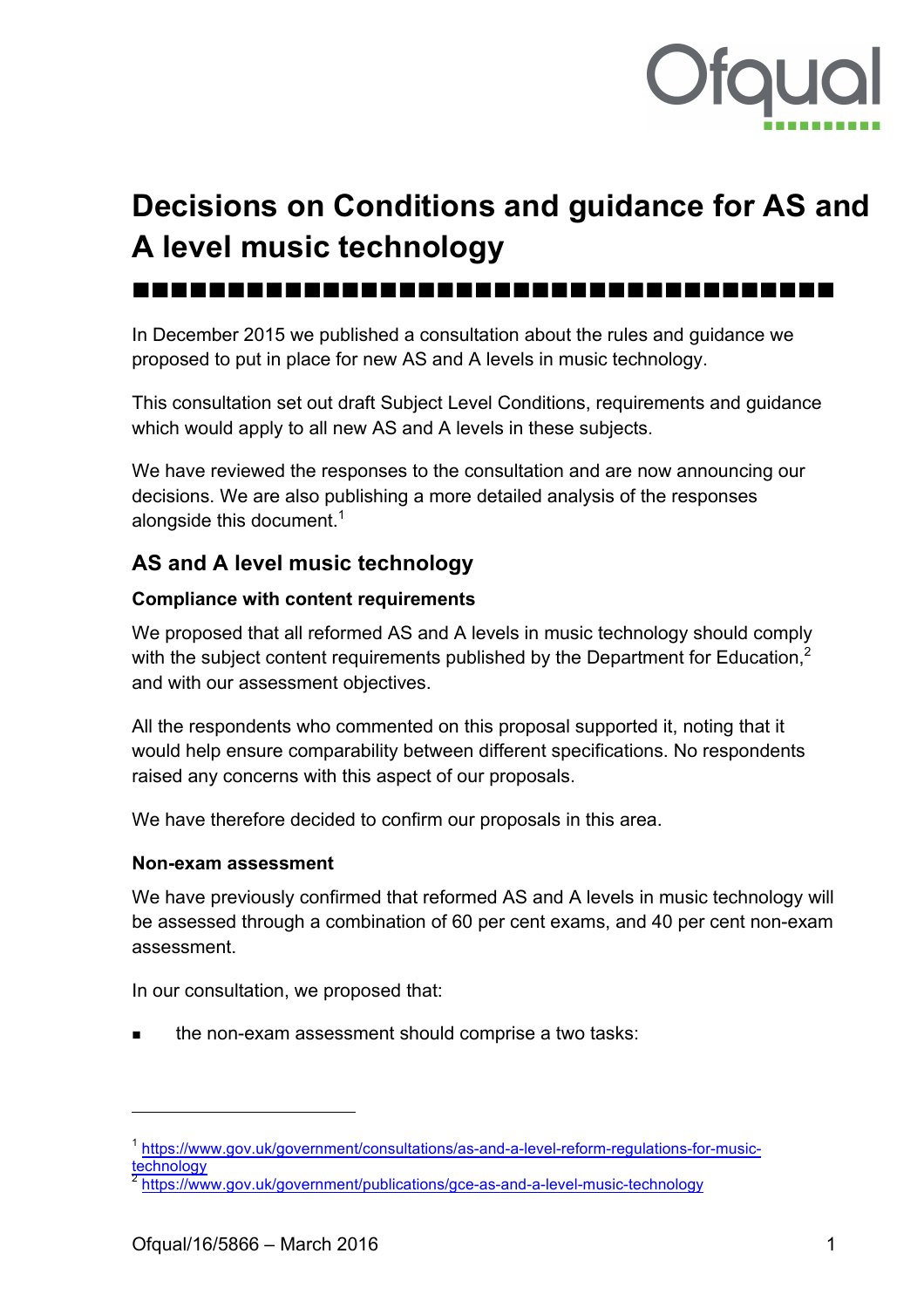- $\Box$  one (weighted at 20 per cent of total marks) covering skills related to production of recordings, assessing only assessment objective AO1 (Recording Assessment); and
- $\Box$  one (weighted at 20 per cent of total marks) covering skills related to creating technology-based compositions, assessing only assessment objective AO2 (Composition assessment);
- **number** for the recording task, students are required to produce a recording of at least two minutes at AS, and at least three minutes at A level;
- **number** for the composition task, students are required to produce a technology-based composition of at least three minutes at AS, and four minutes at A level;
- **n** for both the recording and composition tasks, students must also produce whatever other evidence is specified by the exam board to enable it to assess how well the student has met the assessment criteria, but that Ofqual should not specify what form this additional evidence must take;
- <sup>n</sup> exam boards must specify conditions under which the assessments must be taken to ensure the evidence generated by the student can be authenticated;
- **number 1** the briefs or tasks for each non-exam assessment are set by the exam board and designed in a way which facilitates comparability of non-exam assessments (including over time), and which minimises predictability;
- $\blacksquare$  the briefs or tasks for each non-exam assessment are released no earlier than 1 September in the academic year when exams will be taken;
- **non-exam assessments should be marked by the exam board.**

Most respondents supported our approach, but:

- **number 1** two respondents felt that the minimum durations we proposed for the Composition assessment were too long and would not be appropriate for students at this level. These respondents proposed a shorter minimum duration;
- <sup>n</sup> three respondents felt that the release date for the recording assessment was too late and would pose logistical problems for centres delivering these assessments. They instead proposed an earlier release date of June in the year before the qualification is due to be awarded.

We agree with the comments made about the minimum duration for the composition assessment and the release date for the recording assessment. We have amended our requirements so that: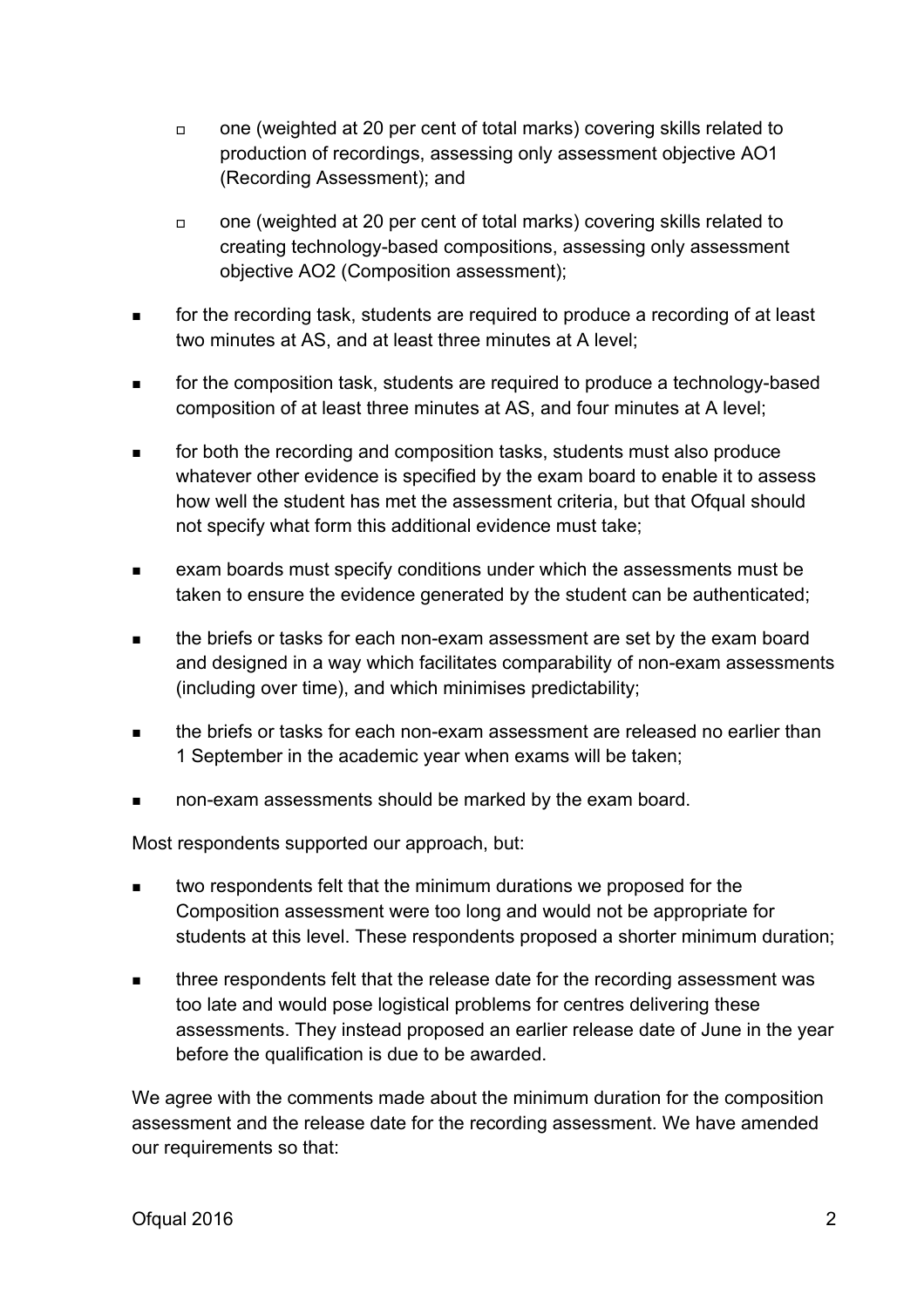- n for the composition task, students are required to produce a technology-based composition of at least two and a half minutes at AS level and three minutes at A level;
- <sup>n</sup> the release date for the recording task is 1 June in the calendar year before the year in which the qualification is to be awarded.

We have adopted all our other non-exam assessment proposals unchanged.

#### **Guidance**

We proposed to introduce guidance in relation to the recording assessment, setting out the number of instrumental parts that should be recorded. We proposed that:

<sup>n</sup> recordings should include at least four instruments and/or sounds requiring different recording techniques at AS level, and at least six at A level.

Most respondents supported our approach, but:

- <sup>n</sup> one respondent commented that setting minimum requirements could make accurate assessment difficult;
- one believed that the guidance should be more detailed.

Our view remains that providing guidance on the complexity of the recording assessment is appropriate to help ensure a consistent level of demand between specifications. It is our view that it is for exam boards offering the qualification to provide any additional detail that they believe is necessary. We propose to implement this guidance as consulted on.

We also proposed guidance clarifying the interpretation of our assessment objectives.

One respondent, whilst not commenting specifically about the proposed guidance, said that guidance should be provided on the evidence that should be submitted to exam boards for the non-exam assessment. Our proposed conditions require exam boards to specify what evidence they require and it is therefore for exam boards to provide any additional information about the evidence for their specification.

There were no further comments on this guidance and we remain of the view that is appropriate. We have decided to adopt it in full.

### **Next steps**

We have published the following documents which formally introduce our rules and guidance for AS and A level music technology: